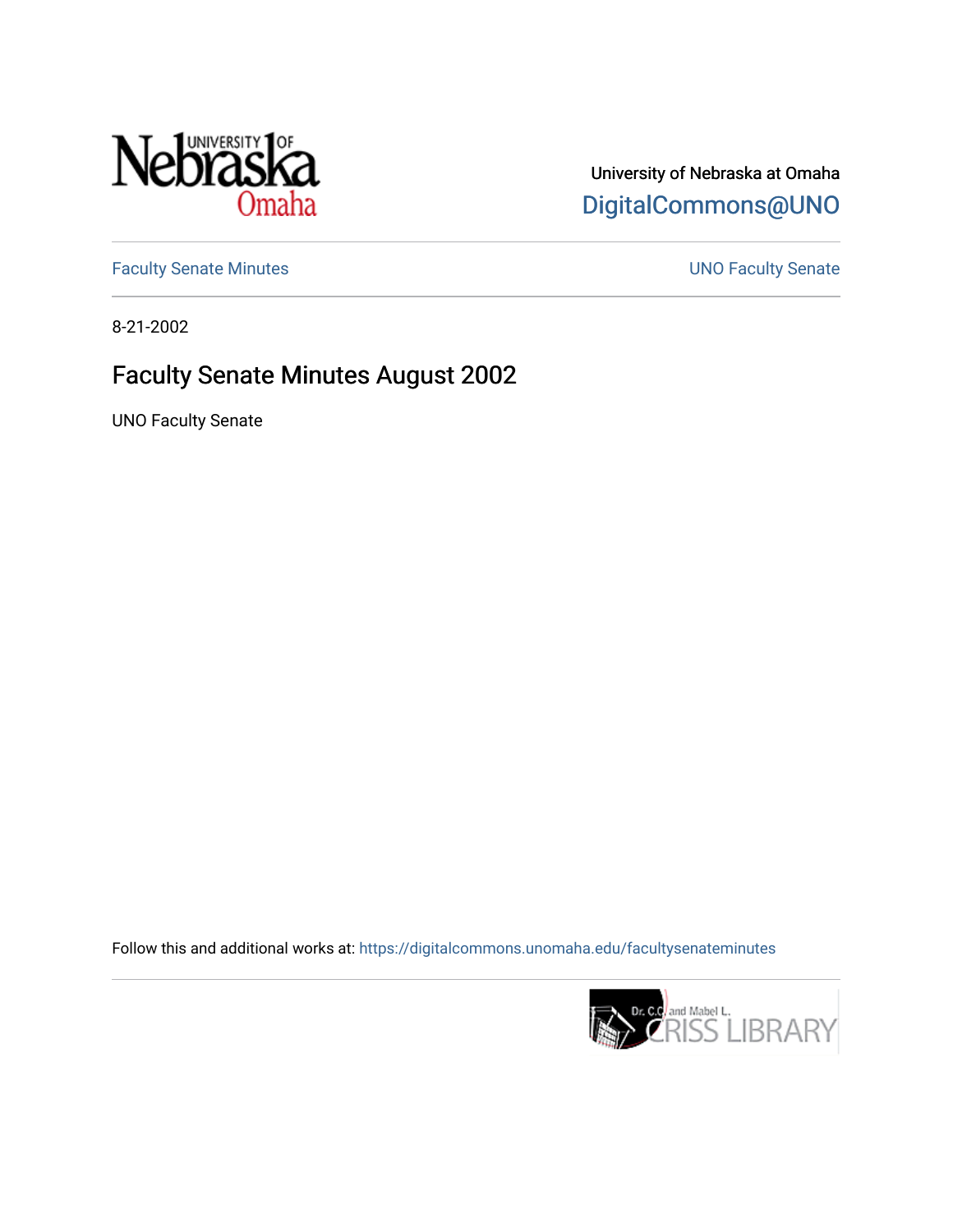# **Faculty Senate of the University of Nebraska at Omaha 2002-2003 Senate Minutes Wednesday, August 21, 2002, Mahoney State Park, Riverview Lodge**

Attendees: Akers, Allen, N. Bacon, W. Bacon, Bishop, Benjamin-Alvarado, Bennett, Blair, Carlson, J. Carroll, M. Carroll, D'Souza, Dickson, Dufner, Garver, Johnson, Kosloski, Krause, Latchaw, Leavitt, Lewis, Lin, Littrell, Mei, Metal-Corbin, Nazem, Neathery-Castro, O'Connell, Pedersen, Ritter, Sadlek, Schulte, Simpson, Tixier y Vigil, Valle, Williams, and Wolcott Excused: Bragg, Helm Absent: Lewis, Smallwood

Guests : Chancellor Belck, Vice Chancellor Hodgson, Vice Chancellor Buck, Vice Chancellor Carrico, Lanyce Keel, Assistant Planning Director for Distance Ed and Information Technology Services, and Shay Riggs, UNO Student Government President/Regent

After presentations from Lanyce Keel (IT Services), Jim Carroll (Parliamentarian), and Chancellor Belck (budget crisis), and also a question and answer session which included Vice Chancellors Buck, Hodgson, and Carrico, the meeting was called to order at 3:20pm

The minutes of the May 8, 2002-2003 Faculty Senate meeting were approved as submitted.

Officers' Reports

President's Report: Senator Sadlek reported:

The big item of business this summer was the budget crisis. President Sadlek sent out two e-mail announcements in order to keep the entire faculty informed. He met with the three other Faculty Senate Presidents and some of their executive committee members. At that meeting they forged a list of principles the administration might use when dealing with the budget cuts. He met with Vice Chancellor Hodgson, the Enrollment Management Steering Committee, and twice with the AAUP Executive Committee to share information on the budget crisis. The Faculty Senate Executive Committee and Cabinet met four times this summer, instead of the usual two.

Senator Sadlek submitted the report of the July 18, 2002, meeting of the Board of Regents. Senator Bragg attended that meeting but was unable to attend the Retreat to give the report.

Secretary-Treasurer's Report: Senator E. Williams submitted the July 2002 budget report.

Executive Committee Report: Senator Sadlek reported for Senator Bragg:

Resolutions passed in summer 2002 (all of which were accepted by the Chancellor):

Resolution 2637, 06/12/02: Funding to Attend Conference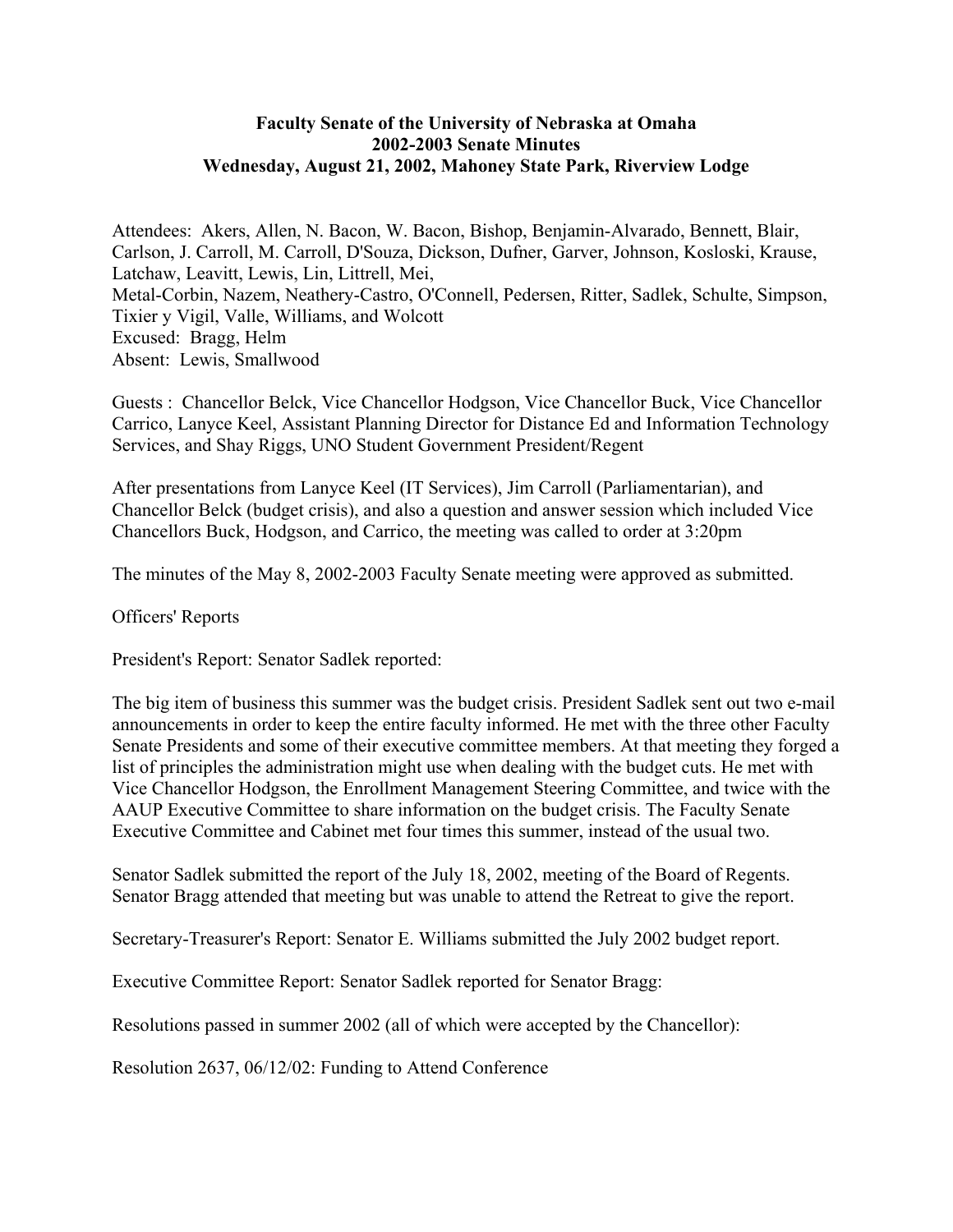WHEREAS President Greg Sadlek has received notification of the Governance Conference in Atlanta, GA, to be held October 17-20, 2002, and

WHEREAS there will be much relevant information offered for both the Faculty Senate and the AAUP,

WHEREAS the cost of the trip and conference will be approximately \$1200,

BE IT RESOLVED that the Faculty Senate will fund one half of the cost for President Sadlek to attend the conference.

Resolution 2638, 07/10/02: PhD in Information Technology

WHEREAS the academic content of the PhD in Info Tech program has the potential of being high quality,

WHEREAS we have been assured that the initial funding has been allocated.

WHEREAS it is our understanding that the future increases in funding for this program will not come from reallocation of funds from other UNO academic units.

We recommend approval of the PhD in info tech program.

3. Resolution 2639, 07/10/02: MFA in Creative Writing

The Faculty Senate approves the proposal for Master in Fine Arts in Creative Writing, with the understanding that there will be no new faculty lines created and that all additional costs will be covered by surcharges to the students.

Resolution 2640, 08/07/02: Chair of the Cabinet:

BE IT RESOLVED, that according to the Bylaws of the Faculty Senate of the University of Nebraska, Article VI, Section 3, the senate president appoints the following senator Chair of the Cabinet:

Laura Dickson.

The Executive Committee motion that the Faculty Senate approve without amendment all resolutions passed by the Faculty Senate Executive Committee and Cabinet in the summer of 2002 was passed.

The Standing Committee Chairs were polled and there were no reports.

Non-Senate Committee Reports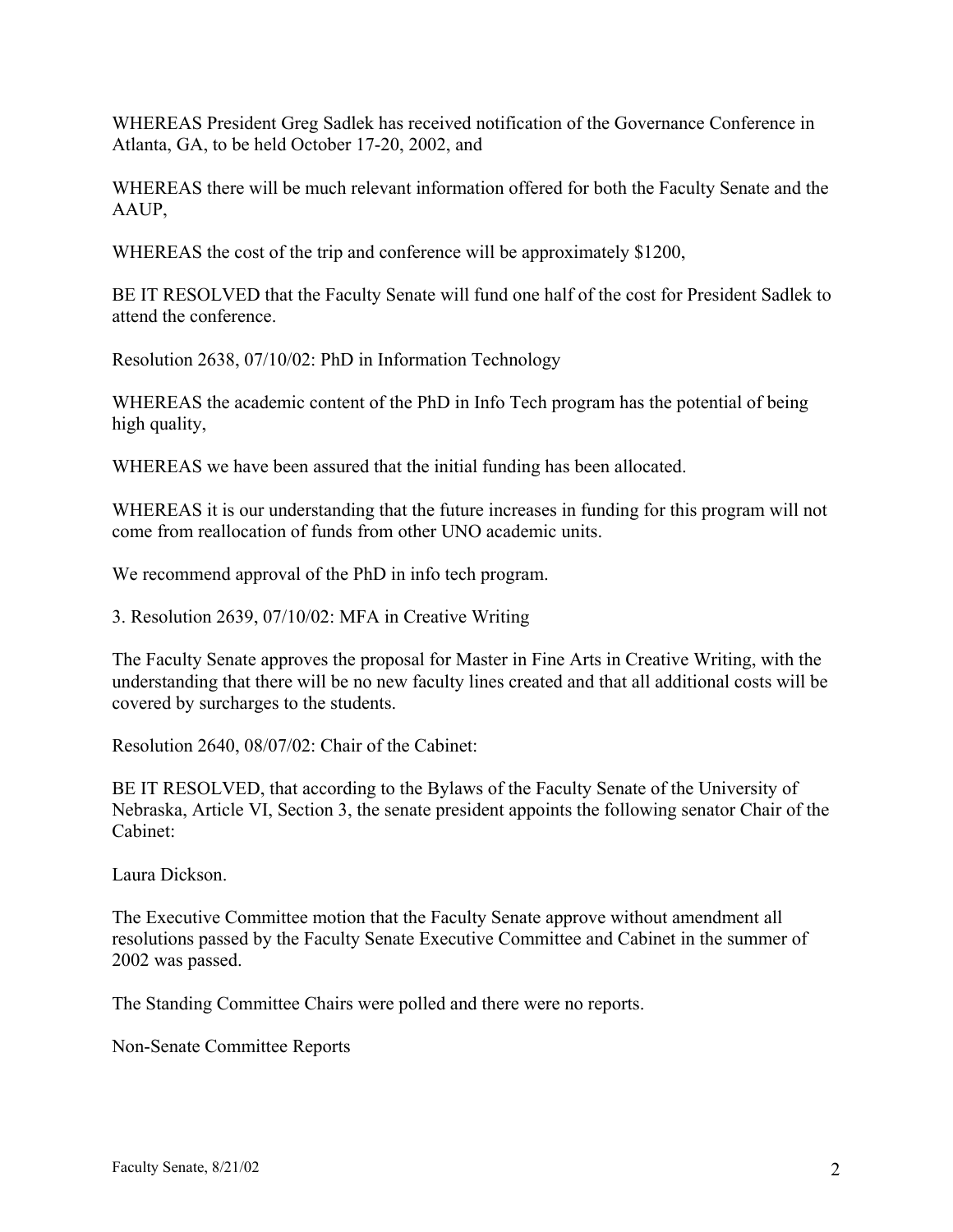American Association of University Professors (AAUP): Senator O'Connell reported that she met with the AAUP throughout the summer. Much attention was paid to potential budget cuts which might effect the contract. New contract negotiations are progressing. One change in the contract would change the term "faculty" to "unit member." Another change would add sexual orientation to the discrimination clause. There will be a Wine & Cheese Reception on October 3, at the UNO Gallery. All are urged to contact new faculty and invite them to the reception.

## Old Business

Final Exams & Commencement:

Senator Sadlek reported that the Faculty Senate Executive Committee and Cabinet reviewed the status of Commencement Day and final exams in light of the fact that conflicts still appeared in the fall 2002 exam schedule. The EC & C reviewed two corrective measures proposed by Vice Chancellor Hodgson and suggested two counter-proposals. One of these counter-proposals, rescheduling Friday afternoon exams conflicting with Commencement for the Saturday preceding Commencement, was later accepted by Vice Chancellor Hodgson. It will probably be put into effect in spring semester because the fall exam schedule is already out.

## Budget Crisis:

Senator Sadlek shared the replies he had received this summer in response to his two e-mails to the faculty. He reported that the EC&C did not want to get into business of cutting programs, and that specific decisions are best left to administrators to handle. He shared the list of principles, developed by all four Faculty Senate Executive Committees, but noted that the Chancellor wants specifics rather than principles. The following five questions from Greg's email:

- 1. How should/can we respond to inevitable part time instructors.?
- 2. How can we foster continued momentum?
- 3. How to make better use of distance education?
- 4. Are there low enrollment graduate courses that can be dropped?
- 5. How do we bring about redirection of faculty workloads?

A brainstorming session took place. Senator Sadlek then asked that each committee look at one specific item, and summarize their ideas. The committees were given the following charges, but could also look at other items:

Academic & Curricular Affairs:

Short term affect of cuts of part time faculty on students with few other choices.

Educational Resources: Distance education and other educational resources.

Faculty Personnel & Welfare: Long term loss of part time faculty and revenue effects.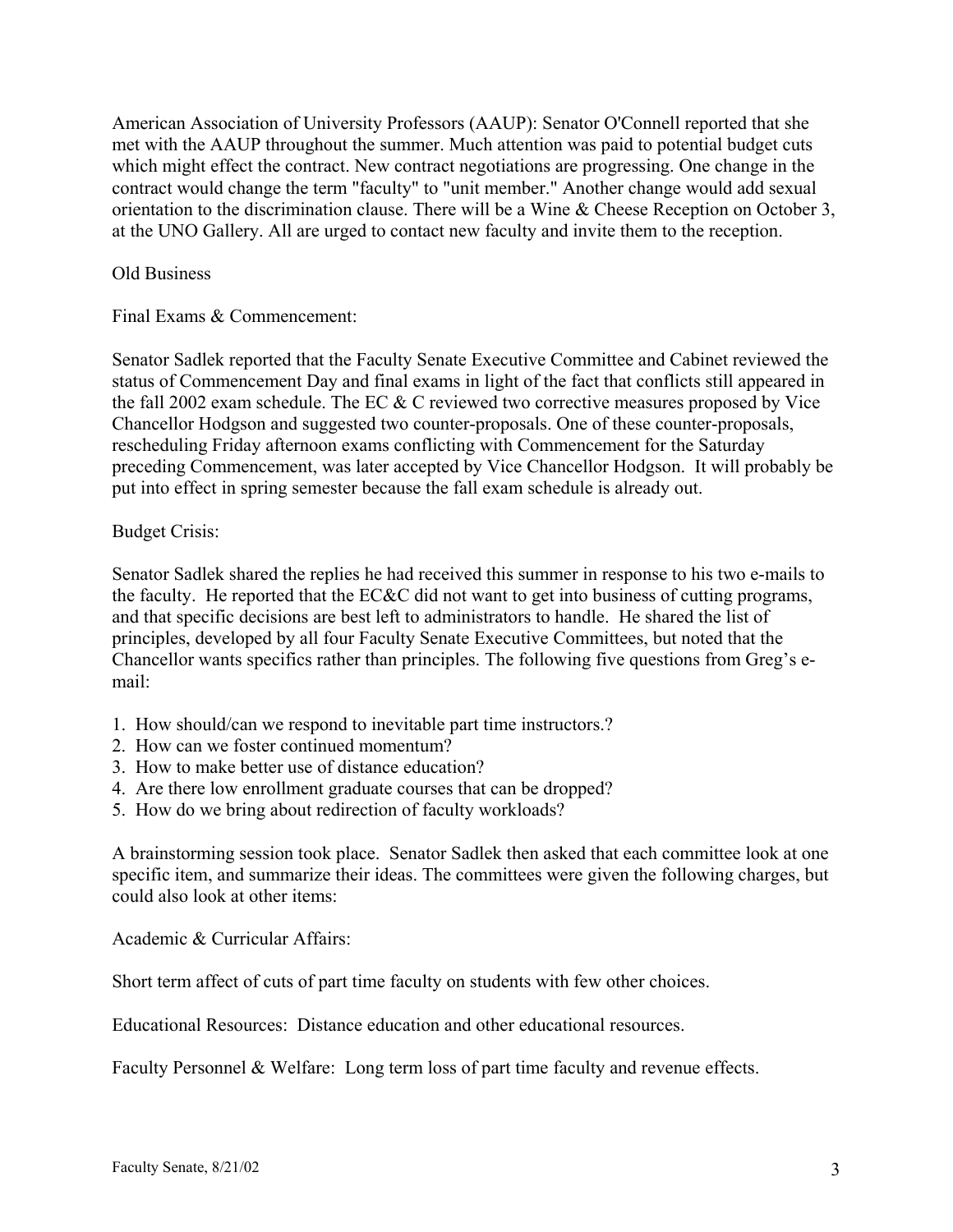Goals and Directions:

Administrative cuts/restructuring of colleges (faculty, departments, intercampus)

Professional Development: Redirection of faculty workload.

Rules: Distributed among other groups

At 4:45 the Faculty Senate recessed for a working dinner.

Before the meeting reconvened at 6:10 p.m., Shay Riggs, Student Government President/Regent, was introduced and welcomed. She answered questions regarding the mood of the student body.

Just after the meeting reconvened, Senator Carlson asked for a suspension of the rules in order to present a motion regarding the Global E-Learning Project:

Whereas, University of Nebraska at Omaha funding for the Global E-Learning Project in the Shanghai, China International Institute of Information Science and Technology (IIIST) has been canceled, and

Whereas, approximately 220 students are currently enrolled in the IIIST program, and

Whereas, UNOmaha has a moral and ethical obligation to these students,

Be it resolved, the UNOmaha Faculty Senate urges the administration to find means without UNOmaha funding of enabling currently enrolled IIIST students to complete UNOmaha degree requirements.

After discussion the motion received less than a simple majority of votes, and did not pass.

Old Business then continued with each committee giving a brief summary of their discussions.

Academic and Curricular Affairs:

Senator N. Bacon reported from her committee that it is our mission as a metropolitan university to address social inequities in the urban environment, we value the contributions of a diverse student population, and therefore we oppose any cut that disproportionately affects poor, disabled, or minority students. Also, part-time faculty are cost-effective because their pay is low and they do not receive benefits, in a time of budget crisis, it makes little economic sense to eliminate our most cost-effective teaching staff, many departments depend on part-time faculty, so that use of tenure-line faculty to cover their courses decimates major programs and redirects tenure-line faculty from their research commitments, and part-time faculty are primarily employed in general-education courses and thus ought to be protected by the prioritized status of general education, so while short-term cuts to the part-time faculty in the spring, 2003 semester may be unavoidable, these positions should be restored.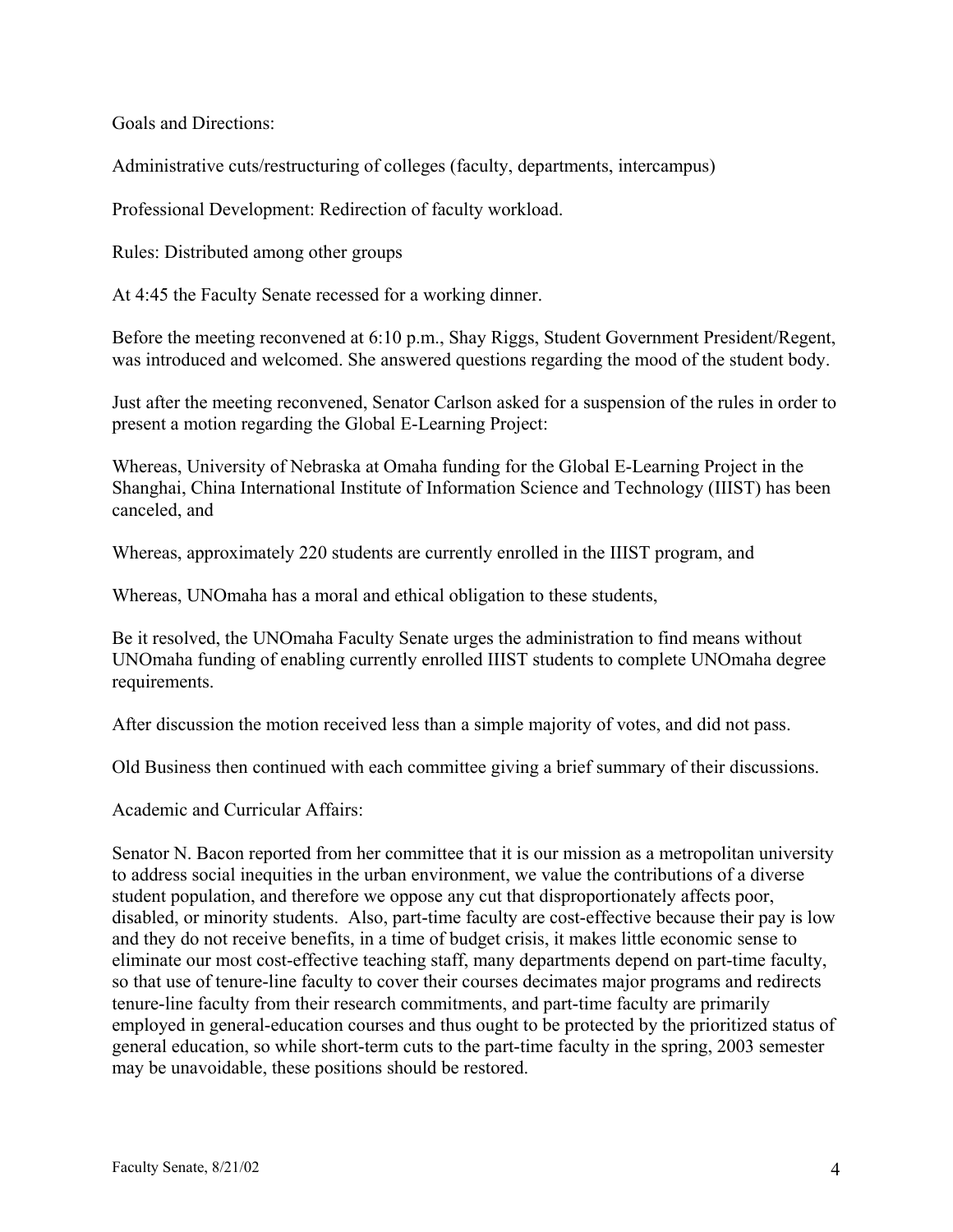## Educational Resources and Services:

Senator Dickson reported that the sense felt by her committee was that distance education cannot be a substitute for classes that are offered on campus and in person. It should be used for people we cannot otherwise reach, not just those that don't want to come on campus. Out of state tuition should be charged for out of state students. There should be a Distance Ed Fee over and above tuition.

#### Faculty Personnel & Welfare:

Senator Bennett reported, for her committee, that there should be no permanent cuts to part time faculty. Cutting part time faculty should be a temporary measure. Part-time faculty are a critical resource to the University of Nebraska at Omaha, and provide direct linkage to the broader Omaha community, thereby fulfilling the university's metropolitan mission, part-time faculty often teach introductory and specialized upper division courses that improve the quality and productivity of academic programs, some academic departments rely more heavily on part-time faulty than others to provide core courses which increase student credit hour production, permanent cuts in part-time faculty will result in a decrease of course offerings at the upper division level, permanent cuts in part-time faculty will result in increased workload for full time faculty and will hurt efforts to recruit and retain new faculty, as well as produce higher faculty turnover, and current budgetary constraints necessitates some reduction in part-time faculty, this committee recommends that any depletion in part-time faculty be a temporary measure towards reconciling budgetary constraints, taking effect in and lasting no longer than one (1) semester.

## Goals and Directions:

Senator Garver reported that his committee recommended no consolidation for colleges. It is not appropriate for senate to get involved. There should be efficiency in delivery in needed courses by allowing campuses to keep tuition revenue. Increase course offerings but not the cost. They also recommended having greater cross listing for graduate and undergraduates, between departments or campuses, particularly to allow the continuation of offering graduate courses. Reduce courses grads need to take in seminars, etc. Encourage creation of Liberal Arts Masters Degrees to incorporate small departments which offer Masters' degrees, and departments that have no masters' programs, to other departments. There should be greater centralization of library purchasing and library loans and agreements between campuses to purchase scholarly tomes. We should rethink the way the libraries are organized and do purchases.

## Professional Development:

Senator Blair reported on the redirection of faculty workloads. All faculty will be teaching more classes. There will be impact on research and tenure, and the implications are significant. The committee suggested that the administrators teach some classes. There must be protections of the people who are on tenure. Tenured professors could take over more teaching to leave younger tenure track faculty to do research. This would be a temporary arrangement. Other solutions would have to be found down the road for senior faculty to return to research. This also has implications for promotion.